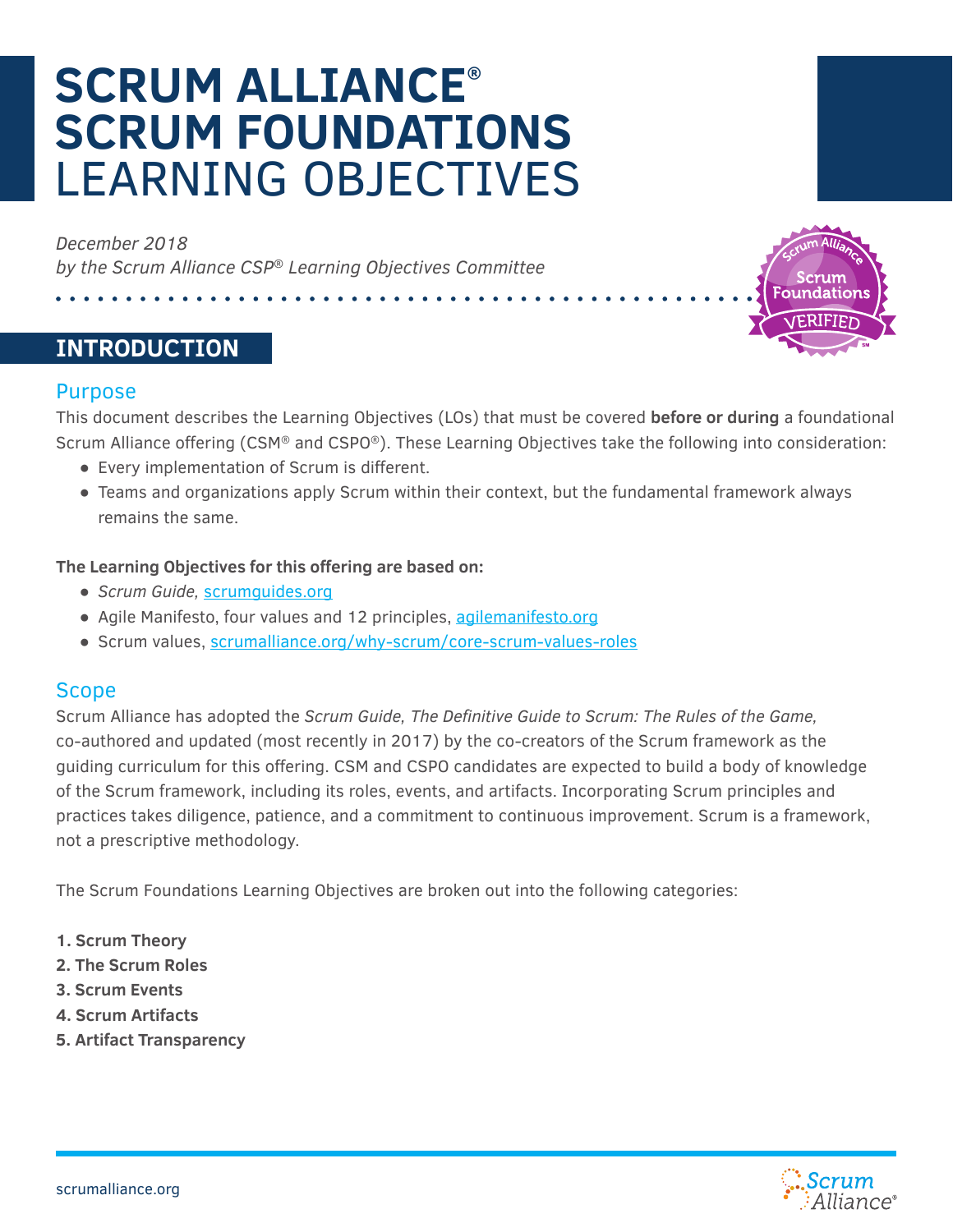Please note: Individual trainers (CSTs) or coaches (CECs) may choose to teach ancillary topics. Ancillary topics presented within Scrum Foundations course content must be clearly indicated as such. Additionally, Scrum Alliance offers a Scrum Foundations eLearning series that gives a basic overview of the Scrum framework. This series, which is aligned with these learning objectives, can be useful for coaches and trainers who want to help participants prepare.

# **LEARNING OBJECTIVES**

#### **A note about Bloom's Taxonomy:**

While some Learning Objectives appear to tell a trainer or coach how to teach, that is not the intent. Bloom's-style Learning Objectives describe what the learner can do upon completing the class.

Instead of including the words, please mentally start each Learning Objective with the following phrase: **"Upon successful validation of the Scrum Foundations Learning Objectives, the learner will be able to … "**

*This Bloom's style of Learning Objectives consists of six levels of learning:*

- **Knowledge**
- ♦. **Comprehension**
- **Application**
- <u>ill</u> . **Analysis**
- ⊹ **Synthesis**
- $\bigcirc$ **Evaluation**

The levels progress from lower order to higher order thinking skills, Knowledge( $\circledast$ ) through Evaluation( $\circledast$ ) The level of each learning objective can be identified using the image designations above.

## Scrum Theory

- $\ddot{Q}$  1.1. describe how Scrum is aligned with the values and principles of the Scrum's relationship to the Agile Manifesto.
- **1.2.** define Scrum and describe its purpose.
- **•** 1.3. list the five core Scrum values.
- **•** 1.4. define empirical process control and list the three pillars.
- $\bullet$  1.5. explain why Scrum is a framework and list two ways a framework is different from a process or methodology.
- $\ddot{\phi}$  1.6. explain how product planning in an empirical environment differs from traditional fixed planning.
- $\ddot{\mathbf{Q}}$  1.7. restate that Scrum exists only in its entirety, and realizing its benefits requires disciplined and dedicated practice.
- $\ddot{\mathbf{C}}$  1.8. describe the benefits of an iterative and incremental approach.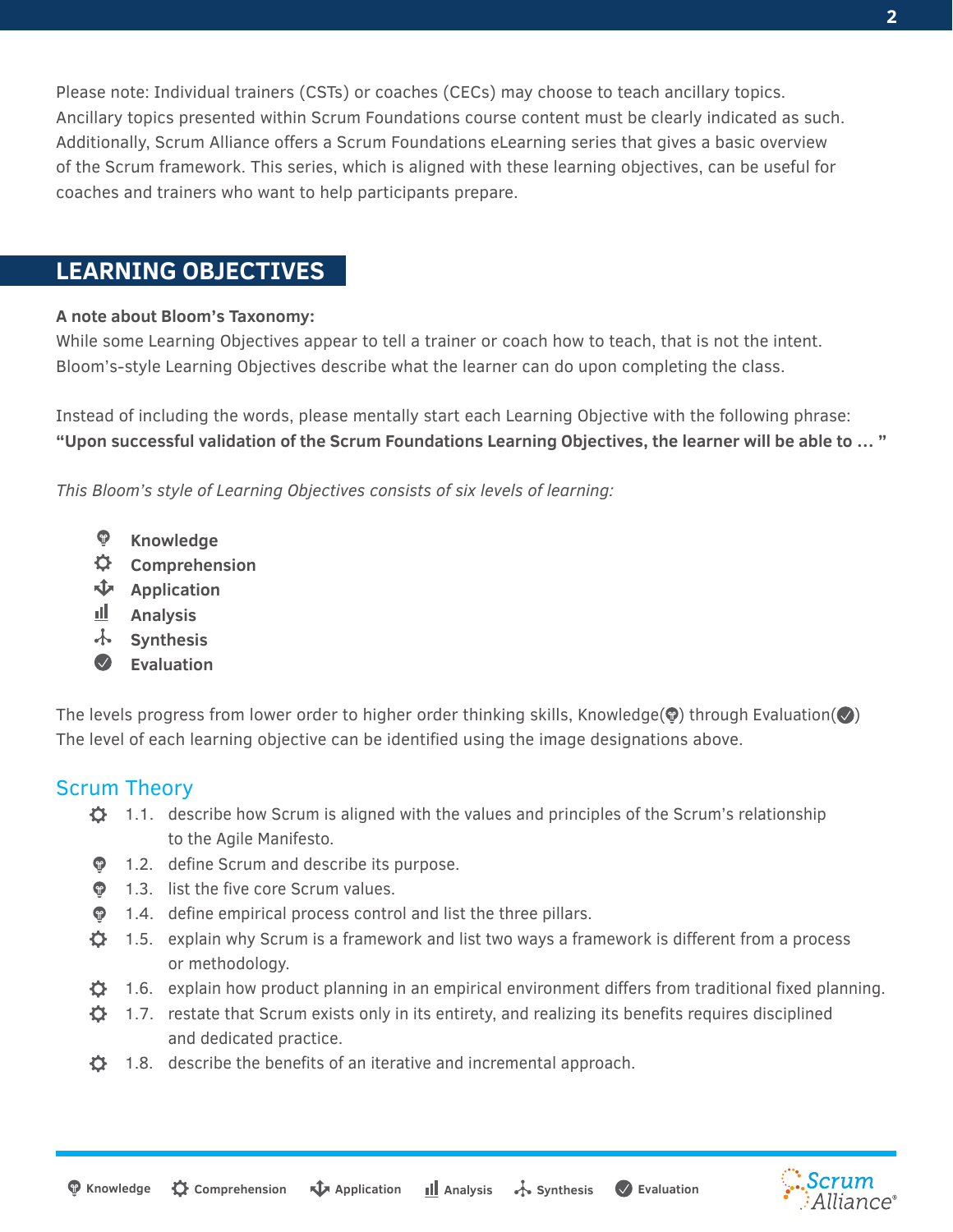## The Scrum Roles

- $\bullet$  2.1. define the three roles in a Scrum Team, list their primary responsibilities, and illustrate how they interact with each other to deliver the Increment within a Sprint.
- 2.2. define a cross-functional team and identify at least three benefits of a cross-functional, self-organizing team.
- $\bullet$  2.3. describe the impacts of people performing multiple Scrum roles.

## Scrum Events

- $\bullet$  3.1. explain the concept of a time-box and state that all Scrum events are time-boxed.
- **•** 3.2. list at least three benefits to time-boxing.
- $\bullet$  3.3. list the five events within Scrum, define the purpose of each event, and identify the participants, timing, and maximum recommended time-box.
- $\ddot{\mathbf{Q}}$  3.4. describe that quality should not be sacrificed.
- $\ddot{\mathbf{Q}}$  3.5. discuss a scenario when a Product Owner may consider Sprint cancellation and identify at least two alternatives.

## Scrum Artifacts

 $\bullet$  4.1. list the three artifacts within Scrum and define the purpose of each.

#### Artifact Transparency

- 5.1. define the definition of "Done" and the purpose for the Scrum Team.
- $\bullet$  5.2. restate that the definition of "Done" evolves over time.
- $\ddot{\mathbf{Q}}$  5.3. identify at least two reasons why the Scrum Team dedicates time for Product Backlog refinement.
- $\bullet$  5.4. list at least three activities that might be discussed as part of Product Backlog refinement.